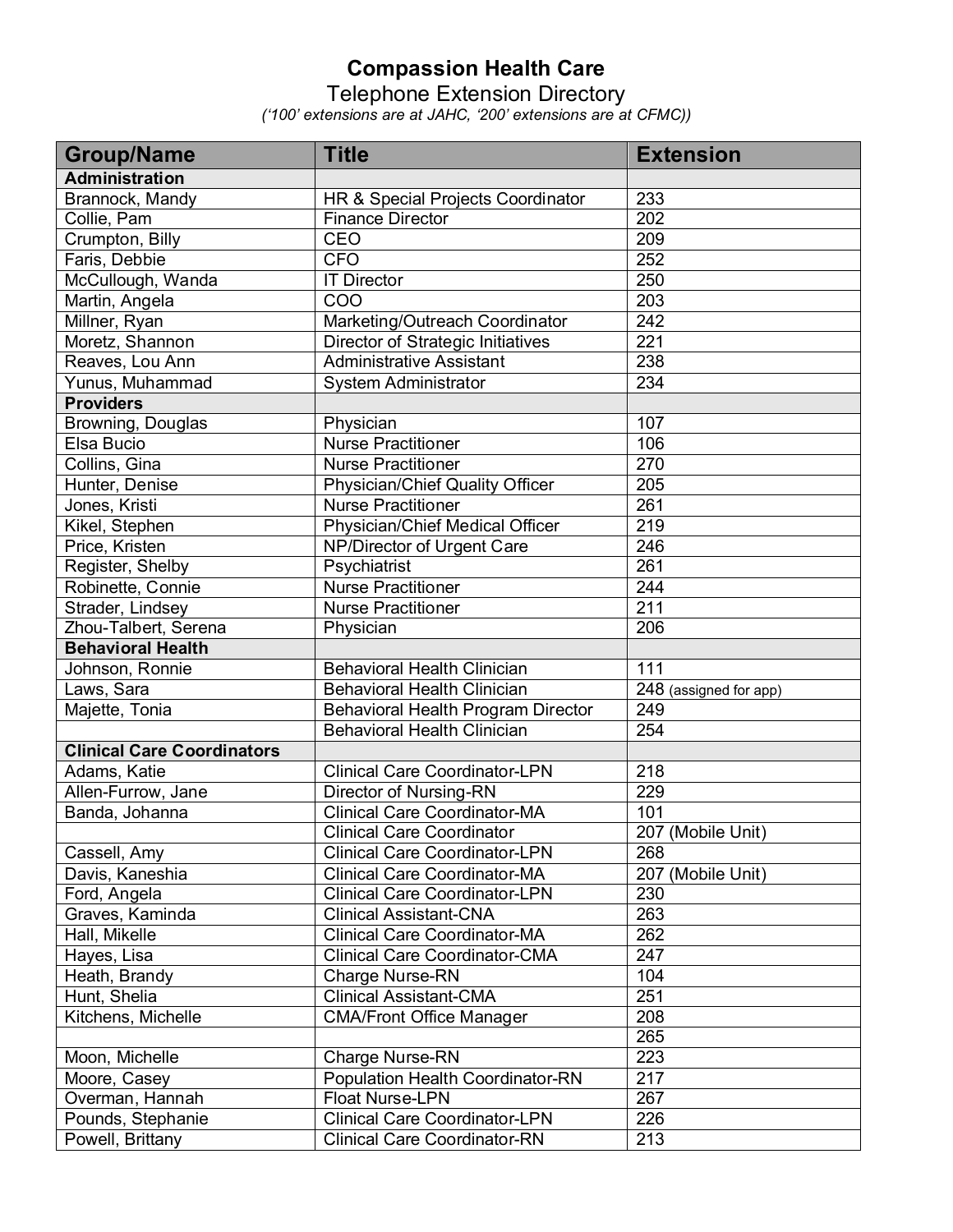| <b>Patient Service</b><br><b>Representatives</b> |                                                                           |                                     |
|--------------------------------------------------|---------------------------------------------------------------------------|-------------------------------------|
| Arenas, Allison                                  | Patient Service Representative/Floater                                    | 269                                 |
| Bushell, Dee Dee                                 | <b>Patient Service Representative</b>                                     | 220                                 |
| Carbajal, Stefanie                               | <b>Patient Service Representative</b>                                     | 245 (check out)                     |
| Forte, Beverly                                   | Patent Service Representative/Switchboard Operator                        | 264                                 |
| Pinkard, LaDonna                                 | <b>Patient Service Representative</b>                                     | 215                                 |
| Rohrbach, Nicole                                 | <b>Patient Service Representative</b>                                     | 103 (JAHC)                          |
| Serrano, Blanca                                  | <b>Patient Service Representative</b>                                     | 100 (JAHC)                          |
| Thompson, Lakysha                                | <b>Patient Service Representative</b>                                     | 400 (UC Registration)               |
| Yancey, Sonya                                    | <b>Patient Service Representative</b>                                     | 201                                 |
| <b>Medical</b>                                   |                                                                           |                                     |
| <b>Records/Referrals/Medication</b>              |                                                                           |                                     |
| <b>Assistance</b>                                |                                                                           |                                     |
| Gentry, Shelia                                   | Referral Coordinator/CMA                                                  | 212                                 |
| Hairston, Donita                                 | <b>Medication Assistance Coordinator</b>                                  | 236                                 |
| Shaw, Gloria                                     | <b>Medical Records/PSR</b>                                                | 228                                 |
| <b>Billing</b>                                   |                                                                           |                                     |
| Bocik, Barbara                                   | <b>Billing Specialist</b>                                                 | 227                                 |
|                                                  |                                                                           | 224                                 |
| Guilliams, Dianne                                | <b>Billing Specialist</b><br>Accountant                                   | 258                                 |
| Gunnell, Shannon                                 |                                                                           |                                     |
| Hatchett, Becky                                  | <b>Billing Supervisor</b>                                                 | 204                                 |
| Laboratory/Radiology                             |                                                                           |                                     |
| Angle, Lois                                      | Radiology Technician                                                      | 216                                 |
| Prevette, Brittany                               | Laboratory Technician                                                     | $\overline{210}$                    |
| Reaves, Ashley                                   | Radiology Technician/Lab Supervisor                                       | 216                                 |
| <b>Other Services</b>                            |                                                                           |                                     |
| Faokunla, Temi                                   | <b>MedServe Fellow</b>                                                    | 237 (assigned for app)              |
| Gibbs, Jamie                                     | <b>Community Health Worker</b>                                            | 266                                 |
| Haskins, Scott                                   | Maintenance Technician<br>Faith Based Outreach and Engagement Coordinator | $\overline{22}2$ (assigned for app) |
| Johnson, Darrius                                 |                                                                           | 260                                 |
| Jones, LaToya                                    | <b>Community Health Worker</b>                                            | 214                                 |
| Umstead, Artricias "Weesie"                      | <b>Community Health Worker</b>                                            | 231                                 |
|                                                  |                                                                           |                                     |
| Lakysha Thompson                                 | <b>Patient Service Representative</b>                                     | 400 (UC Registration)               |
| Millie Herndon                                   | <b>MA/Clinical Asst</b>                                                   | 401                                 |
| <b>Tanya Walters</b>                             | <b>MA/Clinical Asst</b>                                                   | 402                                 |
|                                                  | <b>MA/Clinical Asst</b>                                                   | 403                                 |
|                                                  | MA/Clinical Asst                                                          | 404                                 |
|                                                  | <b>MA/Clinical Asst</b>                                                   | 405                                 |
|                                                  |                                                                           | 406                                 |
|                                                  |                                                                           | 407                                 |
| <b>Parking Lot Queues</b>                        |                                                                           |                                     |
| Parking Lot 1-CFMC (cordless)                    |                                                                           | 275                                 |
| Parking Lot 2-CFMC (cordless)                    |                                                                           | 276                                 |
| Parking Lot 3-CFMC (cordless)                    |                                                                           | 277                                 |
| Parking Lot 4-CFMC (cordless)                    | <b>Extra Phone</b>                                                        | 278                                 |
| Parking Lot-JAHC (cordless)                      |                                                                           | 109                                 |
| Misc.                                            |                                                                           |                                     |
| Break Room (JAHC)                                |                                                                           | 110                                 |
| Conference Room (CFMC)                           |                                                                           | 239                                 |
| Conference Room (JAHC)                           |                                                                           | 108                                 |
| Extra Phone-extra provider desk                  |                                                                           | 105                                 |
| (JAHC)                                           |                                                                           |                                     |